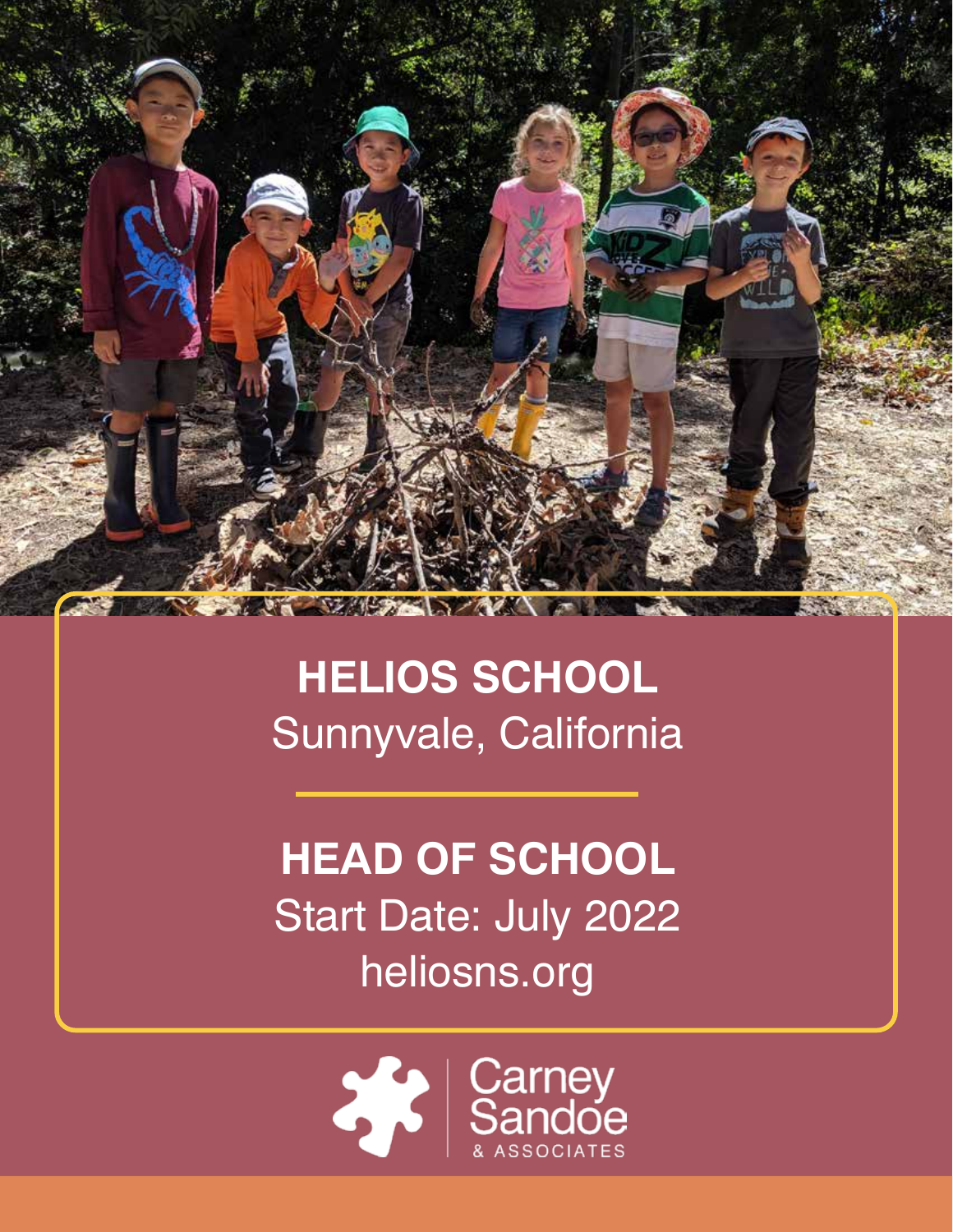

### **MISSION**

To provide engaging and imaginative education that meets the unique intellectual, social, and emotional needs of gifted students and families.

## **VISION**

Helios School students develop...

- a life-long love of learning that is internally motivated and self-directed
- academic skills and self-discipline
- a positive sense of self
- respect and empathy for others

...to thrive in and contribute to a dynamic, interconnected world.

## **OVERVIEW**

Through a dynamic curriculum that ignites excitement, Helios School provides a meaningful and challenging education for gifted students in grades K-8. Learning fills a deep, emotional need for the gifted, and often the unique characteristics of gifted learners can make it difficult for them to thrive in a traditional classroom. At Helios, an authentic, immersive, and appropriate learning experience designed intentionally for gifted students ensures students harness their talents and develop a rock-solid sense of self, so that they emerge fully prepared for the challenges of high school and beyond.

Faculty and staff at Helios are focused on growing unique children into unique young adults. The school offers a theme-based, rigorous academic curriculum in a collaborative environment that is based on best practices in gifted education. Elements such as choice, mastery-based teaching, and collaborative projects allow students to grow into self-directed learners and engaged citizens of the world. Through experiential learning, a robust electives program, and a maker space, students are challenged, guided, and inspired by teachers to ask meaningful questions and pursue insights and knowledge by doing. Throughout, students are encouraged to use their learning to enrich the lives of both their own families and the larger community.

Current Interim Head of School Pam Clarke will be concluding her tenure at the end of the 2021-2022 school year. Accordingly, Helios is seeking a new Head of School to assume the role in July 2022. The successful candidate will be an experienced and progressive educational leader devoted to the school's mission and programs. The Head is responsible for the overall vision, leadership, and management of the school and is the academic leader, fostering a love of learning and spirit of inquiry among students, faculty, and staff. This is an exceptional opportunity to lead a young, dynamic, and distinctive school with deep connections to its community and an unwavering commitment to educating and supporting gifted students and their families.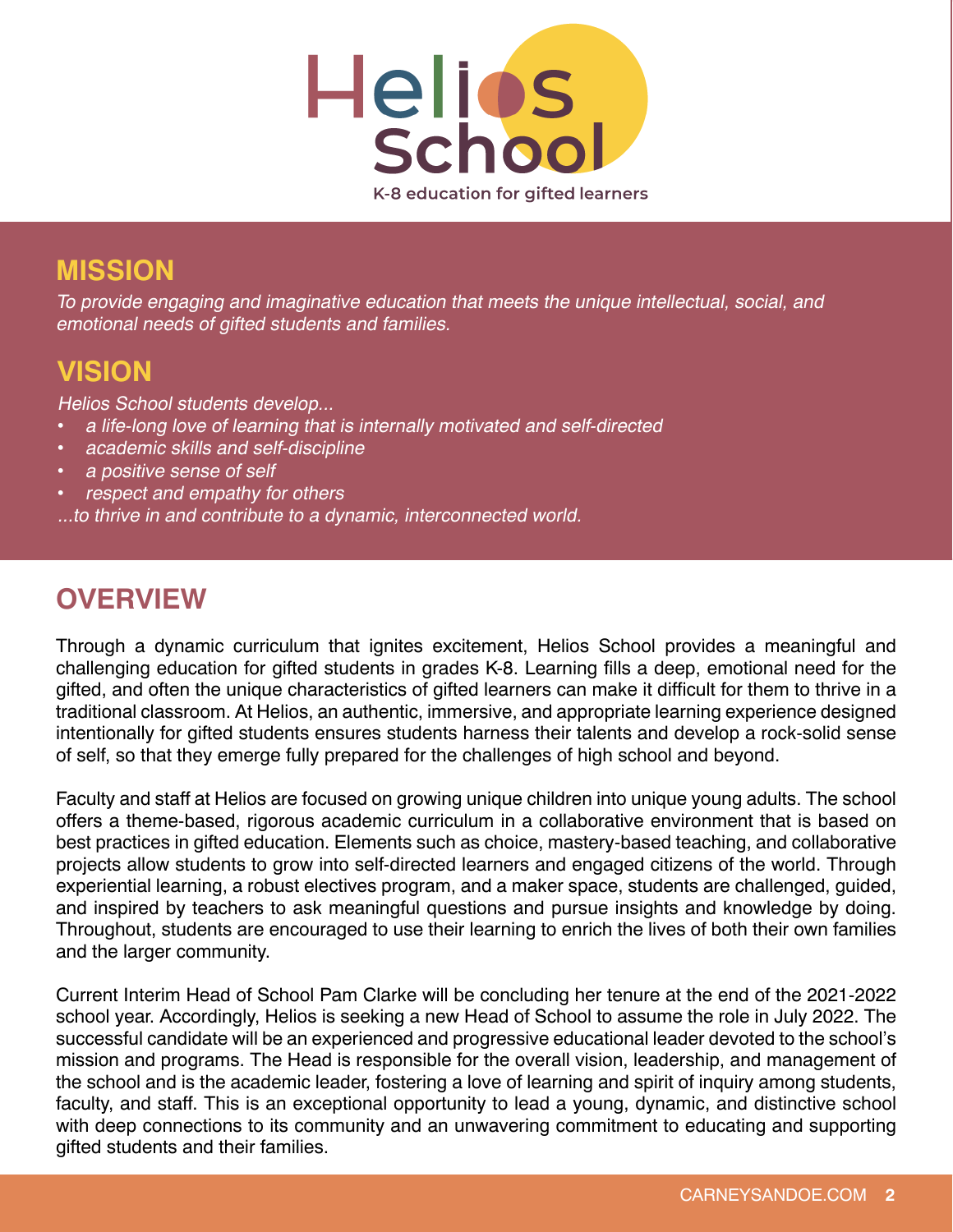## **FAST FACTS**

Founded: 2007 Enrollment: 135 Total classroom teaching faculty: 22 Faculty with advanced degrees: 14 Student/teacher ratio: 8:1



## **THE SCHOOL**

Refreshingly free of rigidity, Helios is suffused with a thoughtful, compassionate culture where out-ofthe-box thinking is celebrated. Gifted children thrive in a warm and kind learning environment where they feel safe to take emotional and academic risks. At Helios, gifted children benefit from an appropriate educational setting and program which helps them thrive. The school's [Guiding Principles a](https://www.heliosns.org/lower-school/guiding-principles-and-helios-learning-outcomes)nd Helios [Learner Outcomes are](https://www.heliosns.org/lower-school/guiding-principles-and-helios-learning-outcomes) the foundation for its program design and curriculum. Teachers provide a truly compelling and compassionate education for gifted students, helping them harness their talents and grow into confident, caring, competent individuals.

Helios is a connected and caring community of about 150 students on a four-acre campus (take a tour of campus [here\).](https://vimeo.com/468358184) The school culture is authentic and relationship-driven, with students, faculty, and staff interacting and problem-solving together daily. An intentionally small student body, vibrant parent association, and treasured school traditions—such as Family Camping Trip, an annual tradition of spending two nights together in the redwoods—are just a few things that engender the close-knit community. From Santa Cruz to San Francisco and Half Moon Bay to Pleasanton, families come from various backgrounds, experiences, and occupations but share the common experience of raising children with unique learning needs. At Helios, along with their children, they find a place where they are welcomed and supported. A current parent commented, "My daughter can be herself at Helios. She's able to explore and share her passions without judgement. She's thriving emotionally and academically."

Helios faculty and staff comprise a cohesive, positive community of professional educators who are passionately devoted to providing exceptional experiences for gifted children. Supportive of one another, and embodying lifelong learning, teachers have high standards for performance and integrity—not just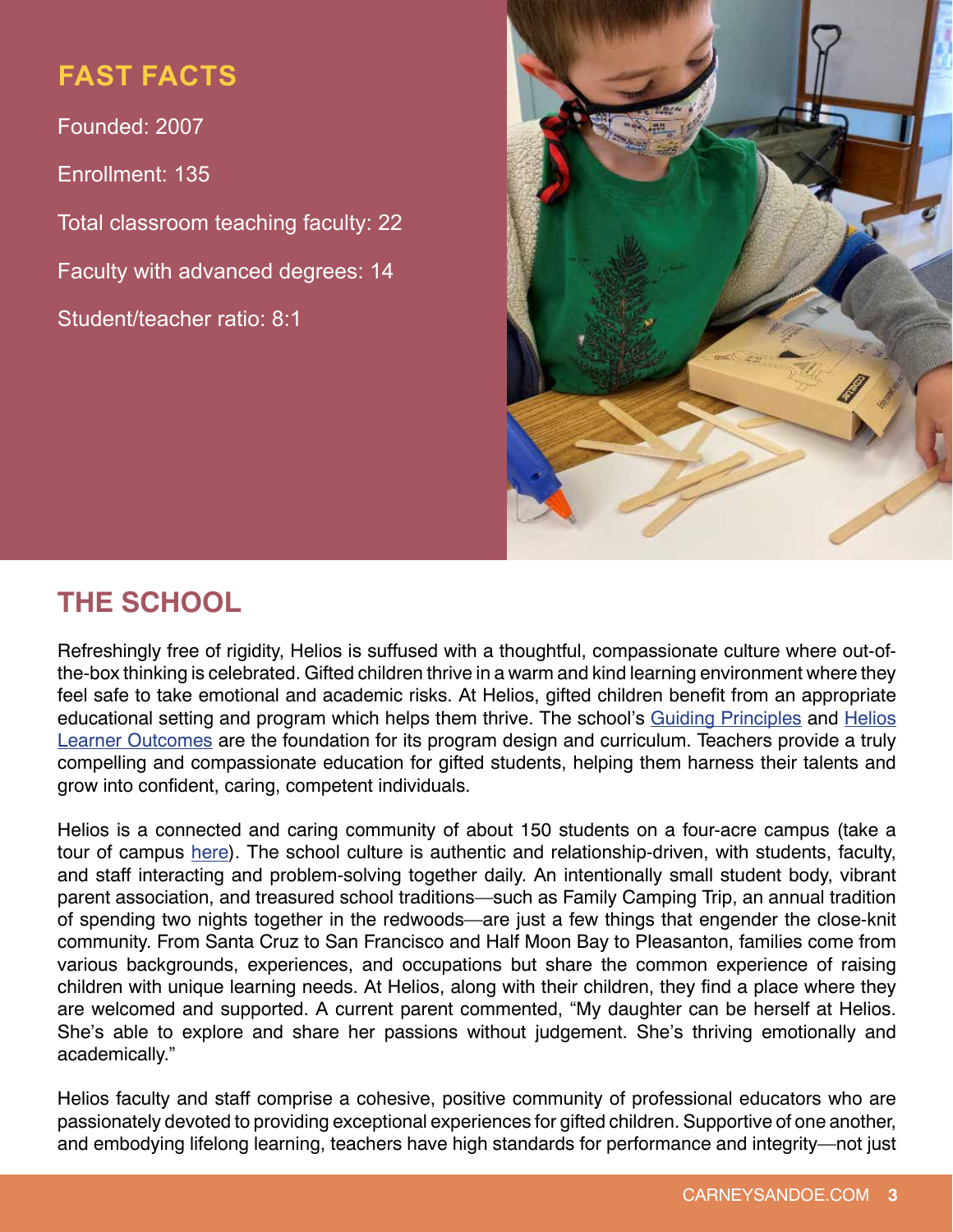

for their students, but also for themselves. "I'm inspired by my colleagues and the kids," commented a faculty member, "I learn from them every day, and they've changed my life!" The teachers hold degrees in education and other professional fields and participate in continual professional development, presenting at conferences of the National Association of Gifted Children and the National Association of Independent Schools. Teachers are not simply expert educators but also models for their students of how to live and work as gifted adults.

Helios is fully accredited by the California Association of Independent Schools.

## **ACADEMICS**

Gifted learners thrive in a climate of intellectual depth and complexity. At Helios, the curriculum is built around this axiom, providing students the opportunity for independent and collaborative work with true cognitive peers across the K-8 spectrum. A parent noted that the program "let my son find his spark and to love learning again." Students learn in mixed-grade groups, small ability groups, in home room, and in specialized subjects. After Kindergarten, classes are grouped in two-year grade spans (1st/2nd, 3rd/4th etc.), which are named after birds of increasing size—kindergarteners are hummingbirds and 7th/8th graders are herons. In specialized classes like math, class placement is based on learning needs rather than grade level. The opportunity for asynchronous learning is deeply valued and appreciated by students and their parents.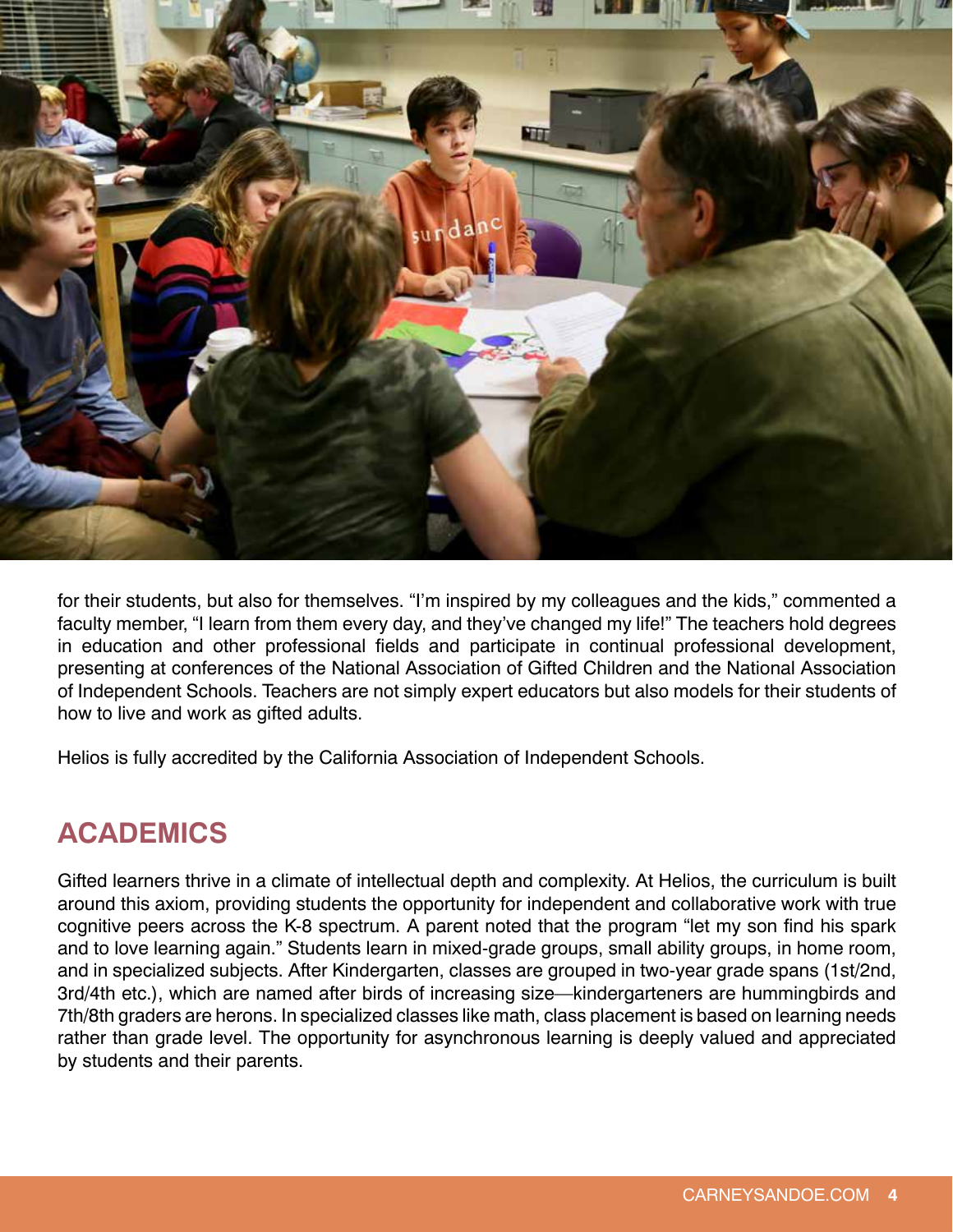

Helios knows that gifted students require voice and agency in their own education. This is provided throughout class work, as well as from programs such as the Imagine Lab, Wilderness Village, Community Meeting, Electives, and Passion Projects. The school also knows that academic knowledge and intellectual talent are far more meaningful when coupled with a commitment to kindness and social justice. This value is interwoven into the Helios program and curriculum to encourage students to use their learning to enrich the lives of both their own families and the larger community.

#### **Lower School**

The rich and complex Lower School curriculum fosters not only the development of the intellect, but the social and emotional life of students as well. Helios offers a rich, interconnected curriculum that provokes deep thinking, provides a real-world context, and produces meaning. Teachers develop the curriculum around Expeditions, themes (e.g., small but mighty, Mission to Mars, the Italian Renaissance) that students investigate for a full semester. Once hooked on the topic, students explore it from many angles, and in the process learn new skills in language arts, science, humanities, reading, and writing. They apply these new skills and their new-found knowledge in a variety of projects to demonstrate what they've learned. At the end of a semester of discovery and skill-building, they share what they have learned with family and friends in a Celebration of Learning.

In addition to their Expedition work, students participate in math class daily, where they are grouped according to ability rather than grade. Students have the choice of Art, Spanish, Lab Science, Holographic AR/Robotics, and beginning in third grade, an extra elective. They also enjoy physical education and time in the school's maker space, Imagine Lab (I-Lab), each week. Helios takes learning beyond the classroom with regular field trips. Finally, woven throughout all of these experiences is a customized social-emotional curriculum that helps gifted students manage their intense natures and better understand themselves and others.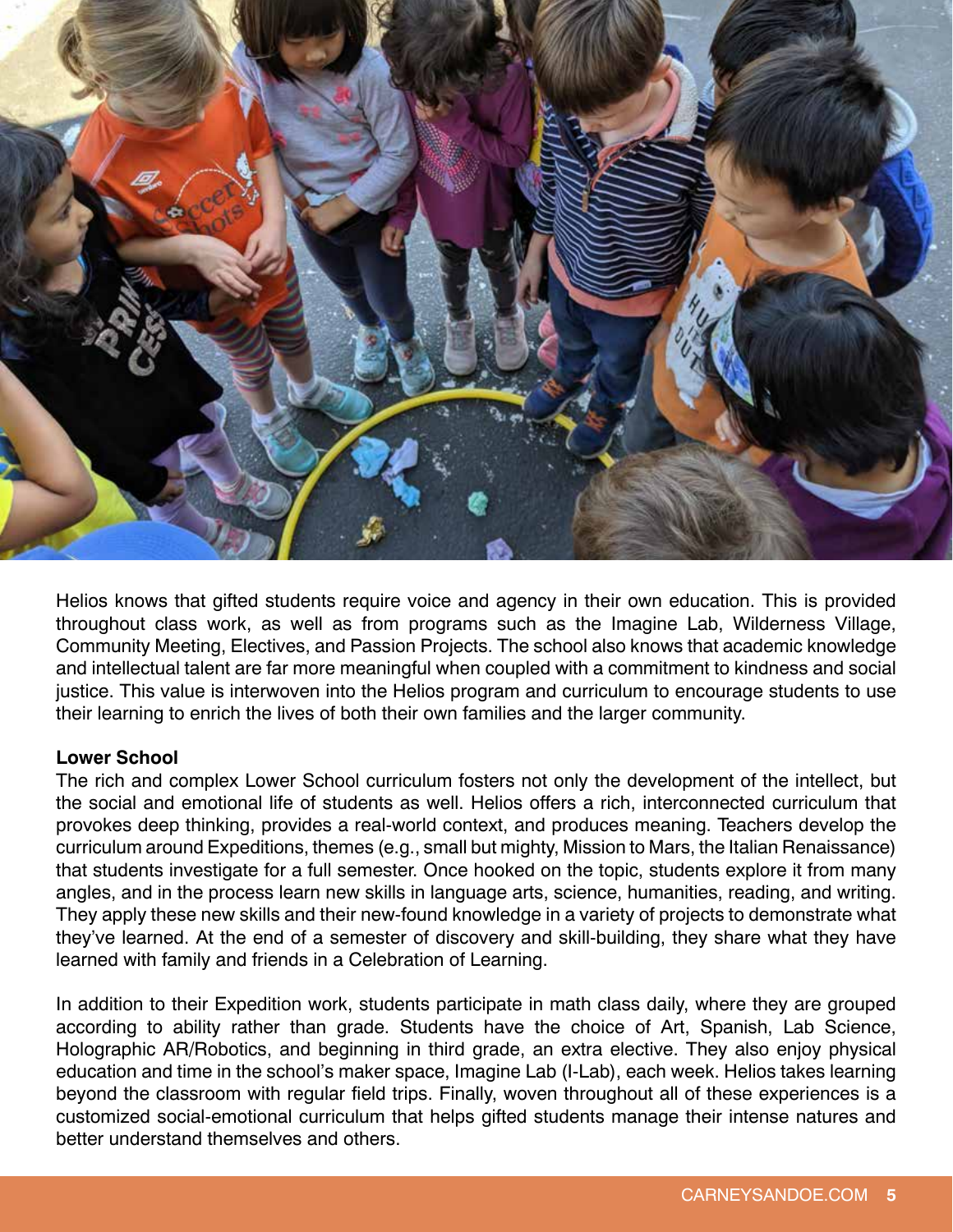

#### **Middle School**

As they reach Middle School, gifted learners are ready to tackle more challenging, complex topics. With their heightened sense of justice, they also want to engage with their community and do good in the world. Just as in Lower School, the Middle School curriculum is organized around semester-long Expeditions. At this level, Expeditions provide the context for study in humanities and science, with a focus on issues where students can make meaningful change. As students delve into the topic through meaningful self-directed learning, they apply new skills in a variety of projects that demonstrate their knowledge, with a particular emphasis on impacting their wider community. Expeditions provide the contextual environment that makes learning exciting and relevant. Gifted adolescents crave this kind of agency and find these efforts deeply fulfilling.

Beyond Expeditions, students participate in daily math class, have time for physical education and the Imagine Lab, and enjoy fieldwork and camping trips. Students in Middle School also have the choice of Art or a World Language, and an extra elective. The social-emotional learning program assists students in developing a moral identity to guide behavior and responsible decision-making. Through thoughtful discussion, students clarify their values and align behavior and actions with personal ethical standards, providing a moral compass in which they can depend on when facing peer pressure or ethically ambiguous choices.

### **SUNNYVALE, CALIFORNIA**

One of the major cities comprising Silicon Valley, Sunnyvale is home to over 150,000 residents. Located at the southern end of the San Francisco Bay and bordered by San Jose on its northern end, the city is a sought-after location due to its big-city amenities and attractions with a small-town feel. As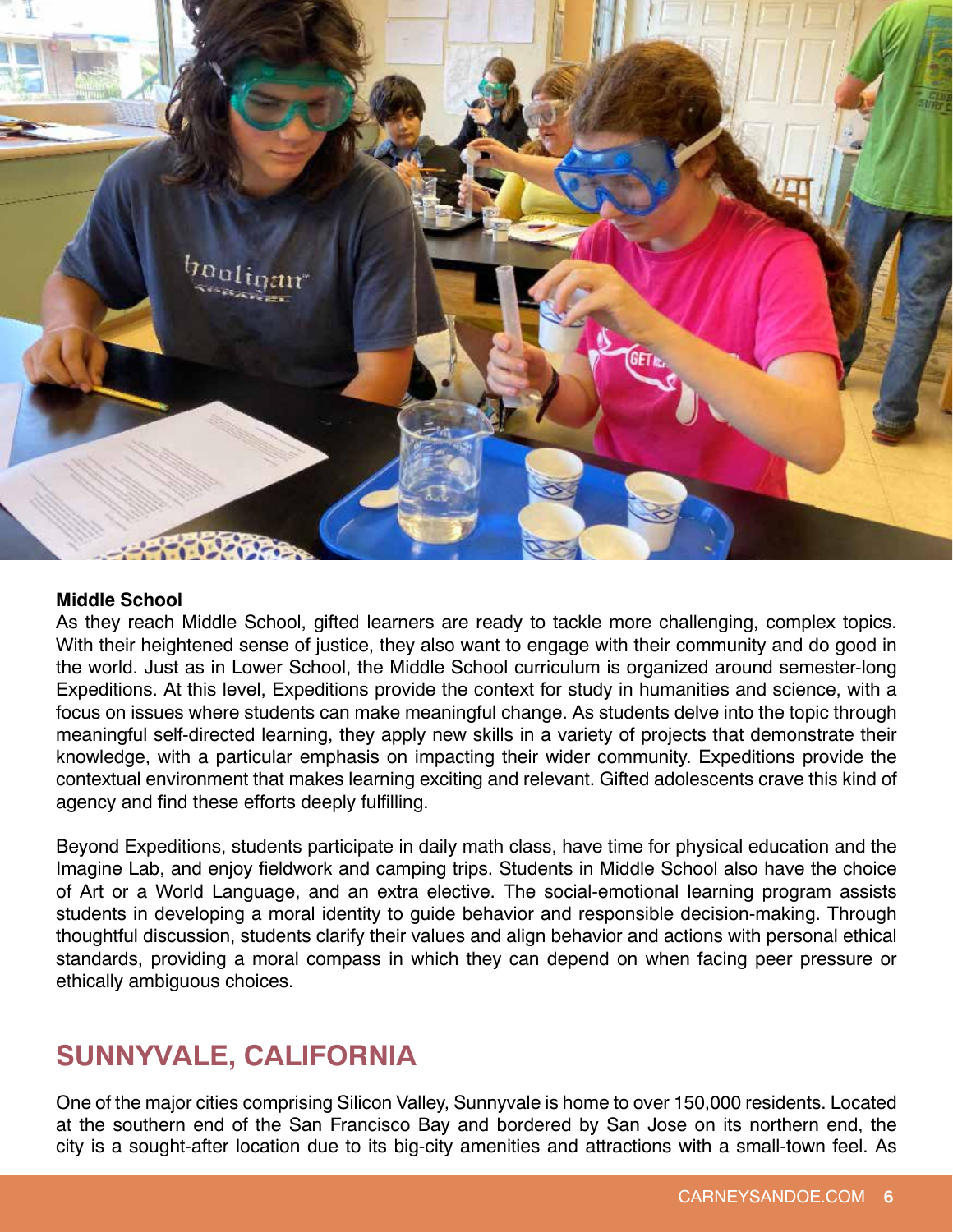

part of California's Silicon Valley, Sunnyvale is the home to operations of many technology companies, including Apple, LinkedIn, Google, and Walmart Labs, and is a major operating center for many more. It is also home to several aerospace/ defense companies.

In addition to the employment opportunities available in Sunnyvale, the area itself has a deep history. Whether exploring the 1850s replica home of Sunnyvale founders the Martin Murphy family—at the Heritage Park Museum or ordering a classic cherry pie from Olson's—a local company that's been harvesting California cherries and apricots since 1899—Sunnyvale offers modern opportunities along with the nostalgia of California history.

Downtown Sunnyvale is vibrant and lively. Historic Murphy Street is the home of a weekly farmer's market, coffee shops, and specialty stores. With a plethora of Asian, Indian, African, and European choices, downtown Sunnyvale is a great area to find interesting and delicious cuisine. It also has some venues for music, theater, comedy, and other performances.

Sunnyvale's gorgeous parks and outdoor spaces provide plenty of places to enjoy the amazing California weather and the great outdoors. There are 476 acres of parks in the Sunnyvale area, including Las Palmas Park, Ortega Park,

## **HIGH SCHOOL PLACEMENT**

Starting in 5th grade, the high school search process at Helios is a family journey of growth, discovery, and excitement. Alumni students attend a variety of schools, including public high schools, selective independent day and boarding schools, charter schools, non-traditional private schools, and college. Helios graduates were accepted to the following schools:

#### **Independent Schools**

Archbishop Mitty High School BASIS Independent School Silicon Valley Bellarmine College Preparatory Crystal Springs Uplands School Futures Academy Interlochen School of the Arts Kehillah Jewish High School Khan Lab School Kirby School Mentoring Academy Mid-Peninsula High School Phillips Exeter Academy Sacred Heart Schools, Atherton San Domenico School Stevenson School The King's Academy The Marin School The Nueva School Woodside Priory

#### **Public Schools**

Carlmont High School, Belmont Fremont High School, Sunnyvale Henry M. Gunn High School, Palo Alto Homestead High School, **Sunnyvale** Lake Oswego High School, Lake Oswego, OR Mountain View High School Palo Alto High School Prospect High School, Saratoga Summit Denali School, Sunnyvale Summit Shasta School, Daly City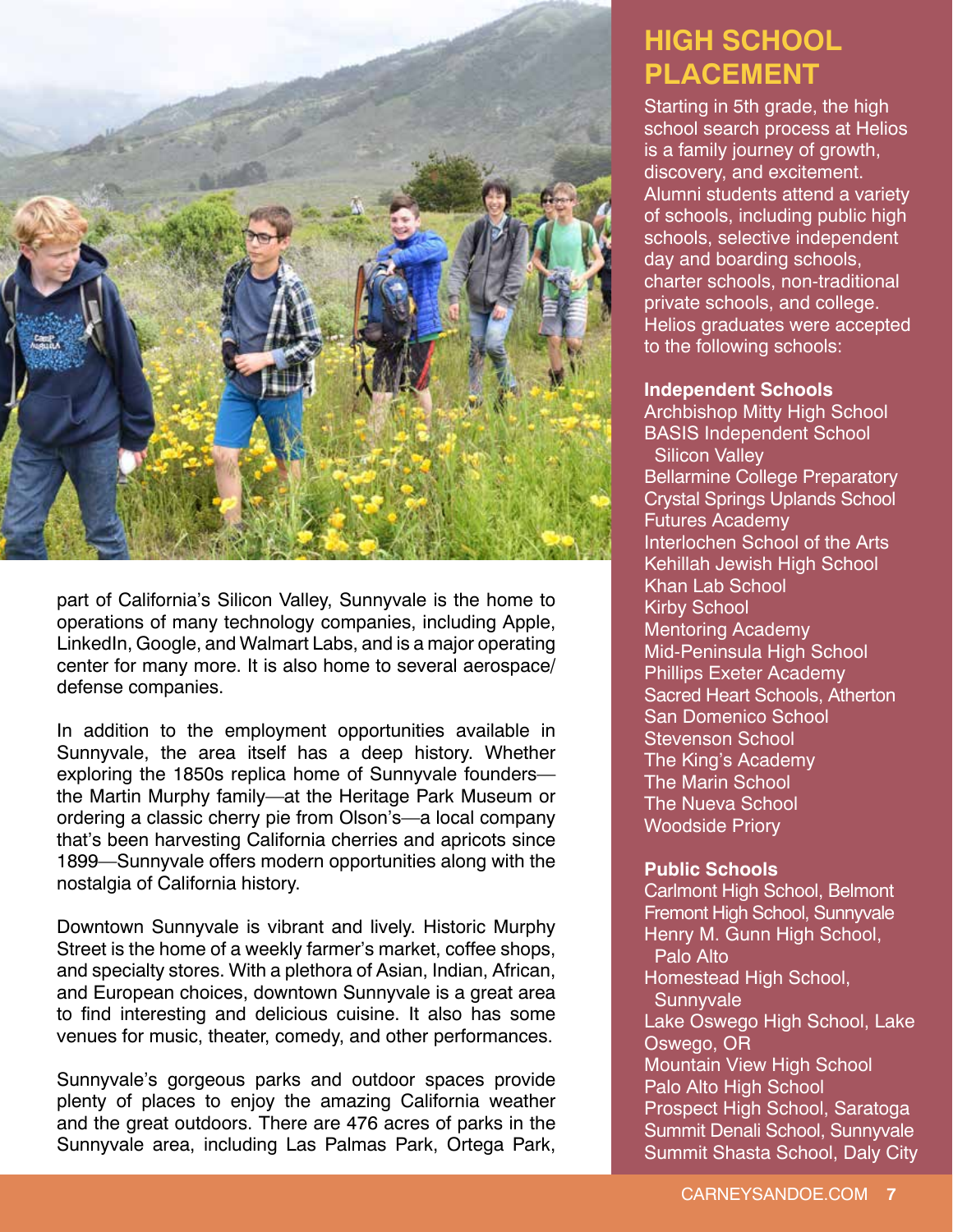

Seven Seas Park, Washington Park near downtown, two public golf courses, and Baylands Park known for its extensive trails and wetlands. Charles Street Gardens, Sunnyvale's oldest and largest community garden, is located adjacent to Sunnyvale's Public Library. Art lovers will find much to enjoy in Sunnyvale as well, with over 100 pieces of public art to be found all over the city.

The southern half of Sunnyvale is predominantly residential, and the city is consistently ranked among the country's safest. Sunnyvale is one of the few U.S. cities to have a single unified Department of Public Safety, where all personnel are trained as firefighters, police officers, and EMTs, so that they can respond to an emergency in any of the three roles. Sunnyvale is served by Santa Clara Valley Transportation Authority (light rail and buses) and by Caltrain commuter rail. Two Caltrain stations are in Sunnyvale. For air travel, Sunnyvale is serviced by three nearby international airports.

Because of its enviable location in the San Francisco Bay Area, the natural wonders of Northern California's state and national parks plus the wineries of Napa Valley are all within reach.

### **OPPORTUNITIES AND CHALLENGES**

Helios is dedicated to meeting the unique educational and emotional needs of gifted students. Respectful, responsible, and kind, Helios celebrates the rich inner world of each child in a student-centered environment that invites authenticity and love of learning. Imaginatively designed and differentiated, Helios' constructivist approach makes room for exploration, expeditionary learning, social-emotional self-awareness, and asynchronous development. The passionate and dedicated faculty and staff inspire and challenge students while remaining nimble and flexible in order to meet students where they are.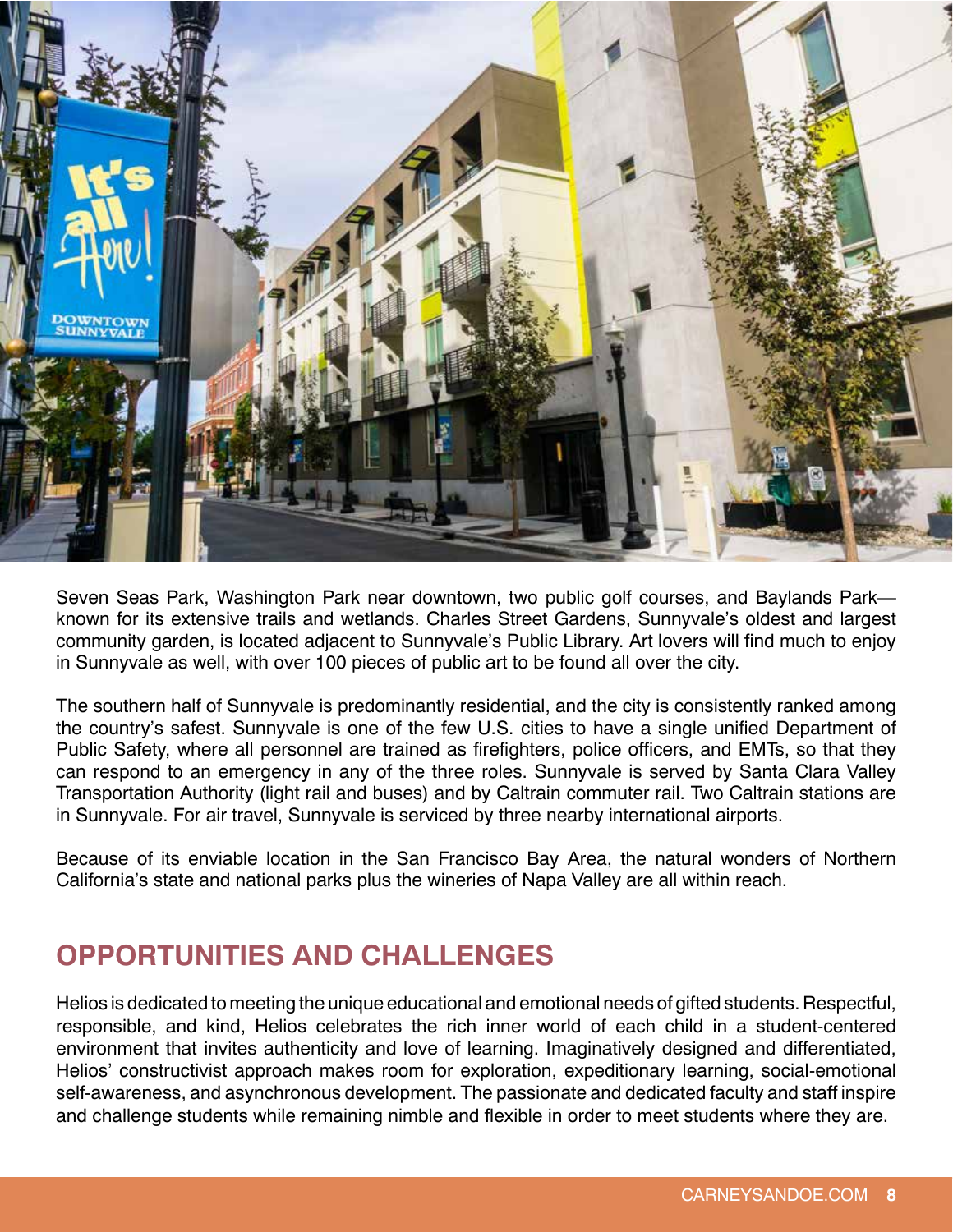

Following a period of leadership transition and the guidance of an experienced Interim Head of School, Pam Clarke, Helios seeks a new Head of School dedicated to meeting the needs of gifted students, supporting the work of the faculty and staff, and elevating the profile of the school as a model for gifted education. Opportunities and challenges for the next leader will include:

Reaffirming and communicating the mission: As Helios continues its institutional maturation, the next Head of School will refocus the community on the mission—meeting the unique intellectual, social, and emotional needs of gifted students and families. A healthy dialogue with all constituents about how best to meet these needs will guide the next leader's strategic priorities and partnership with trustees, faculty and staff, and parents. The next Head of School will share success stories and celebrate the mission-focused outcomes.

Establishing healthy protocols for communication and feedback: As a very relational community, Helios has struggled to navigate disagreements or articulate tough decisions for fear of disrupting a sense of harmony. The next leader will have the opportunity to model clarity as kindness and establish norms around difficult conversations by encouraging direct dialogue, proactive communication, feedback loops, and conflict resolution.

Preserving creativity while maintaining curricular coherence: Helios teachers demand a lot of themselves as they shape the curriculum to inspire, challenge, and stretch their students. With each new class, the teachers must adjust according to the needs of the students; they do not directly repeat last year's lessons or rely on prepackaged curricula. This responsiveness requires enormous energy and sustained creativity. A curricular framework has been created to support new teachers, help them learn and be inspired by the Helios model, and decrease the need to reinvent the proverbial wheel when a faculty member retires or departs. The next Head of School will work with the faculty to add their own creativity, flexibility, complexity, and depth responsively as they utilize this framework.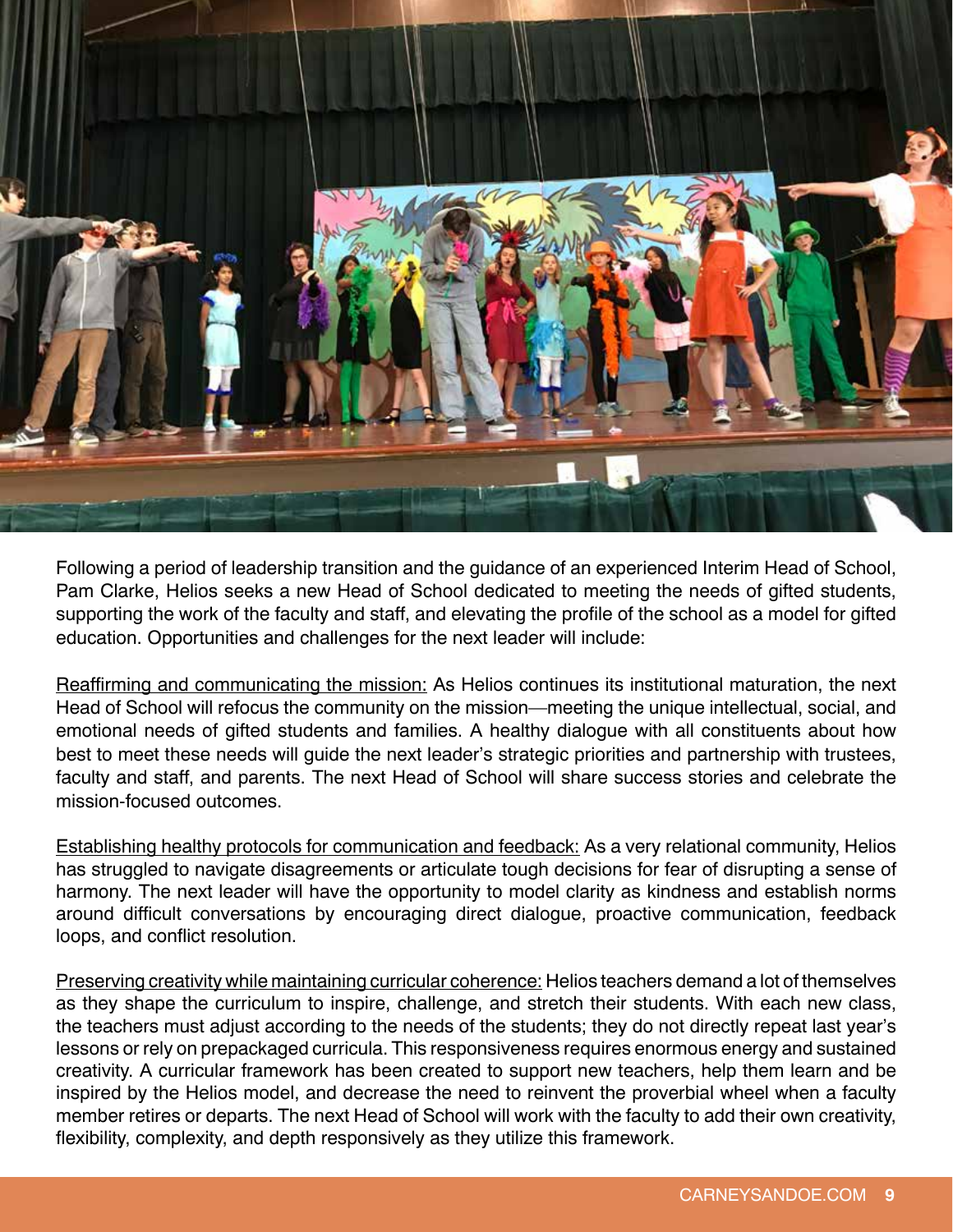

Recruiting, supporting, and retaining a talented faculty: The faculty at Helios are celebrated for embracing and fostering the intellectual, emotional, and creative needs of the students. "The teachers and administrators love the kids and understand and see them even in ways that I don't" reflected a parent. Recent leadership transitions, the cost of living in the Bay Area, and other opportunities have prompted some faculty members to leave Helios. From striving to ensure competitive compensation to securing the resources and tools for professional development and growth, the next Head has the opportunity to support and advocate for a talented community of educators.

Building organizational cohesion and trust: The next leader will articulate and celebrate the contributions of all Helios constituents. This work will include partnering with the Board to develop effective committees and strong governance practices; helping the faculty and staff understand the strategic and fiduciary work of the Board; supporting parents to establish strong partnerships with the school; understanding and elevating the work of faculty and staff; and sharing the compelling story of how all of these groups work together on behalf of Helios' students.

Strengthening admission and enrollment: By design, Helios is a small school. The recent transitions of leadership and some faculty, attrition (particularly in middle school), and increased competition in the area have presented some challenges to reaching full and balanced enrollment. The next Head will partner closely with the Director of Admission to increase Helios' visibility, appeal, and reputation and to compellingly share Helios' values and stories.